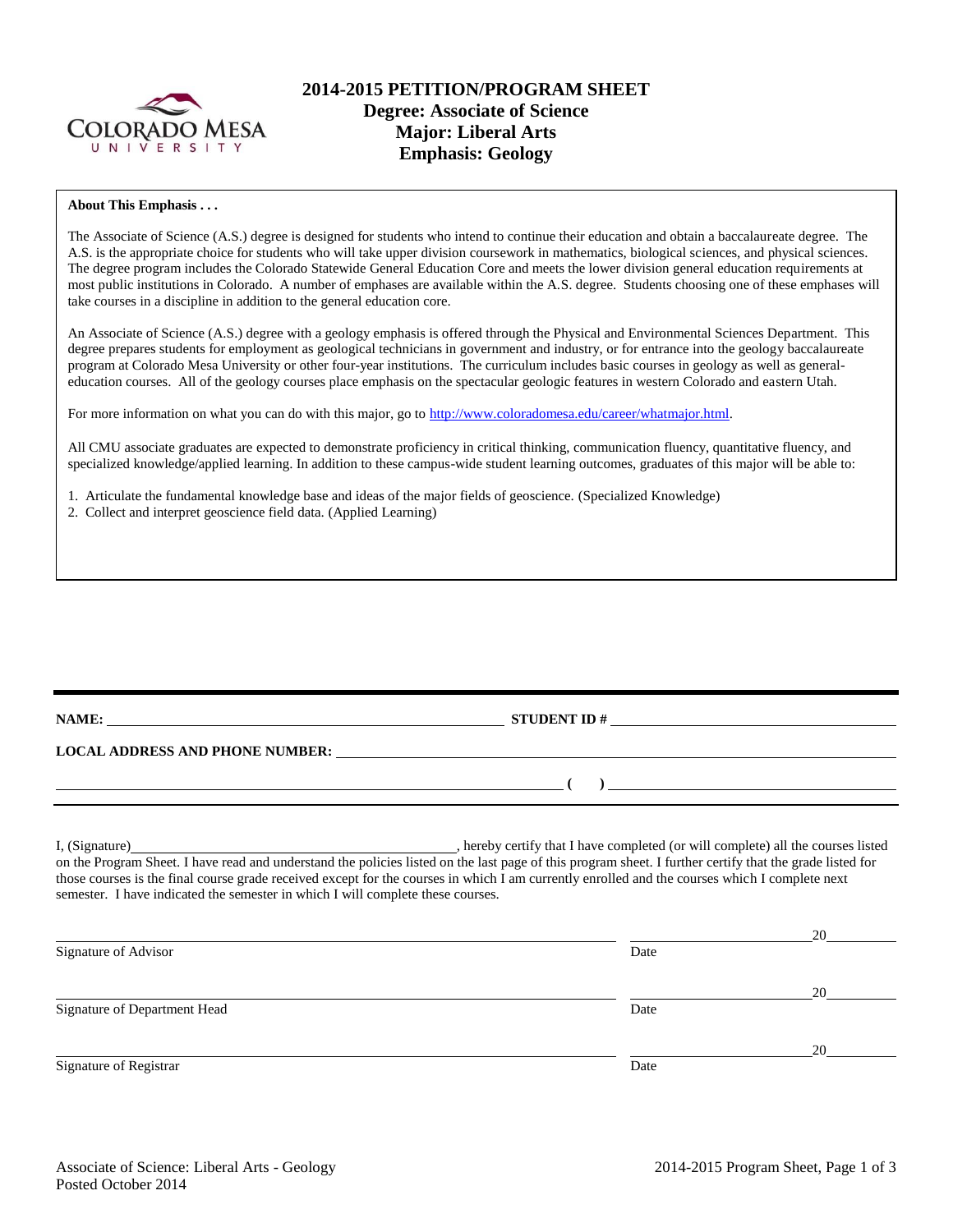### **Students should work closely with a faculty advisor when selecting and scheduling courses prior to registration.**

Degree Requirements:

- 60 semester hours total ( A minimum of 16 taken at CMU in no fewer than two semesters).
- 2.00 cumulative GPA or higher in all CMU coursework and a grade of "C" or better must be earned toward the major content area
- A grade of "C" or higher must be earned in all general education courses in order to be accepted for the transfer under the Core Transfer Agreements.
- Pre-collegiate courses (usually numbered below 100) cannot be used for graduation.
- A student must follow the CMU graduation requirements either from 1) the program sheet for the major in effect at the time the student officially declares a major; or 2) a program sheet for the major approved for a year subsequent to the year during which the student officially declares the major and is approved for the student by the department head. Because a program may have requireme specific to the degree, the student should check with the faculty advisor for additional criteria. It is the student's responsibility to be aware of, and follow, all requirements for the degree being pursued. Any exceptions or substitutions must be approved by the student's faculty advisor and Department Head.
- When filling out the program sheet a course can be used only one
- See the "Undergraduate Graduation Requirements" in the catalog for additional graduation information.

**GENERAL EDUCATION REQUIREMENTS** (31 semester hours) See the current catalog for a list of courses that fulfill the requirement below. If a course is on the general education list of options and a requirement for your major, you must use it to fulfill the major requirement and make a different selection within the general education requirement.

| Course No Title                                                                                                                                  |   | Sem.hrs Grade Term/Trns |
|--------------------------------------------------------------------------------------------------------------------------------------------------|---|-------------------------|
| <b>English</b> (6 semester hours, must receive a grade of "C" or better and<br>must be completed by the time the student has 60 semester hours.) |   |                         |
| ENGL 111 English Composition<br>ENGL 112 English Composition                                                                                     | 3 |                         |
|                                                                                                                                                  |   |                         |

**Math:** MATH 113 **or higher** (3 semester hours, must receive a grade of "C" or better, must be completed by the time the student has 60 semester hours.) MATH 113 College Algebra 4\* \*3 credits apply to the General Ed requirements and 1 credit applies to

Geology Specialization Courses

\_\_\_\_\_\_ \_\_\_\_ \_\_\_\_\_\_\_\_\_\_\_\_\_\_\_\_\_\_\_\_\_\_\_\_ \_\_\_\_ \_\_\_\_\_ \_\_\_\_\_\_\_\_

\_\_\_\_\_\_ \_\_\_\_ \_\_\_\_\_\_\_\_\_\_\_\_\_\_\_\_\_\_\_\_\_\_\_\_ \_\_\_\_ \_\_\_\_\_ \_\_\_\_\_\_\_\_ \_\_\_\_\_\_ \_\_\_\_ \_\_\_\_\_\_\_\_\_\_\_\_\_\_\_\_\_\_\_\_\_\_\_\_ \_\_\_\_ \_\_\_\_\_ \_\_\_\_\_\_\_\_

**Humanities** (3 semester hours)

**Social and Behavioral Sciences** (6 semester hours)

**Natural Sciences** (7 semester hours, one course must include a lab) \_\_\_\_\_\_ \_\_\_\_ \_\_\_\_\_\_\_\_\_\_\_\_\_\_\_\_\_\_\_\_\_\_\_\_ \_\_\_\_ \_\_\_\_\_ \_\_\_\_\_\_\_\_

\_\_\_\_\_\_ \_\_\_\_ \_\_\_\_\_\_\_\_\_\_\_\_\_\_\_\_\_\_\_\_\_\_\_\_ \_\_\_\_ \_\_\_\_\_ \_\_\_\_\_\_\_\_ \_\_\_\_\_\_ \_\_\_L \_\_\_\_\_\_\_\_\_\_\_\_\_\_\_\_\_\_\_\_\_\_\_\_ \_\_\_\_ \_\_\_\_\_ \_\_\_\_\_\_\_\_

| Course No Title                            |                                                                                                                                                                                                                                                                    | Sem.hrs Grade Term/Trns |  |
|--------------------------------------------|--------------------------------------------------------------------------------------------------------------------------------------------------------------------------------------------------------------------------------------------------------------------|-------------------------|--|
| <b>HIST</b>                                | History (3 semester hours)<br><u>and the community of the community of the community of the community of the community of the community of the community of the community of the community of the community of the community of the community of the community</u> |                         |  |
|                                            | Fine Arts (3 semester hours)                                                                                                                                                                                                                                       |                         |  |
|                                            | <b>OTHER LOWER DIVISION REQUIRMENTS (5 semester hours)</b>                                                                                                                                                                                                         |                         |  |
|                                            | <b>Kinesiology</b> (2 semester hours)                                                                                                                                                                                                                              |                         |  |
|                                            | KINE 100 Health and Wellness                                                                                                                                                                                                                                       | 1<br>1                  |  |
|                                            | Applied Studies (3 semester hours)                                                                                                                                                                                                                                 |                         |  |
| (25 semester hours)<br><b>Core Classes</b> | Must choose either: GEOL 111/111L or GEOL 113/113L                                                                                                                                                                                                                 |                         |  |
| GEOL 111                                   | Principles of Physical Geology 3<br>GEOL 111L Principles of Physical Geology                                                                                                                                                                                       |                         |  |
|                                            | Lab                                                                                                                                                                                                                                                                | 1                       |  |
| OR.<br>GEOL 113                            | Field Based Intro to Physical<br>Geology                                                                                                                                                                                                                           | 3                       |  |
|                                            | GEOL 113L Field Based Intro to Physical<br>Geology Lab                                                                                                                                                                                                             | 1                       |  |
|                                            | Either GEOL 111/111L or GEOL 113/113L may be taken for credit, but                                                                                                                                                                                                 |                         |  |
| not both.<br><b>GEOL 112</b>               | Principles of Historical Geology3                                                                                                                                                                                                                                  |                         |  |
| GEOL 112L                                  | Principles of Historical Geology<br>Lab                                                                                                                                                                                                                            | 1                       |  |
| GEOL 250                                   | <b>Environmental Geology</b>                                                                                                                                                                                                                                       | 3                       |  |
|                                            |                                                                                                                                                                                                                                                                    |                         |  |
|                                            | <b>Required Geology Specialization Courses</b> (14 Semester Hours) To be<br>selected in consultation with student's advisor                                                                                                                                        |                         |  |

|  | -------- --- - -----g- ---g-----                                                                                     |  |  |
|--|----------------------------------------------------------------------------------------------------------------------|--|--|
|  |                                                                                                                      |  |  |
|  | للمستحققات للمستنقل المستنقل المستحقق والمستحقق والمستنقل المستنقل المستنقلة                                         |  |  |
|  | <u> 2002 - 2002 - 2003 - 2003 - 2003 - 2003 - 2004 - 2005 - 2006 - 2007 - 2008 - 2008 - 2008 - 2008 - 2008 - 200</u> |  |  |
|  | للمستحققات للمستقل المستقل المستحقق والمستحقق والمستقلق المستحقق المستحقق                                            |  |  |
|  |                                                                                                                      |  |  |
|  | <u> 2002 - 2002 - 2003 - 2003 - 2003 - 2003 - 2004 - 2005 - 2006 - 2007 - 2008 - 2008 - 2008 - 2008 - 2008 - 200</u> |  |  |
|  |                                                                                                                      |  |  |
|  | <u> 2002 - 2002 - 2003 - 2003 - 2003 - 2003 - 2004 - 2005 - 2006 - 2007 - 2008 - 2008 - 2008 - 2008 - 2008 - 200</u> |  |  |
|  | فسيستحصص فسنقص المستعدد المستحصل والمستحصر والمستحصر المستحير المستحيظ                                               |  |  |
|  | فستستنصب المستنقين المستنقل المستنقل المستنقل المستنقص المستنقل فستستنج                                              |  |  |